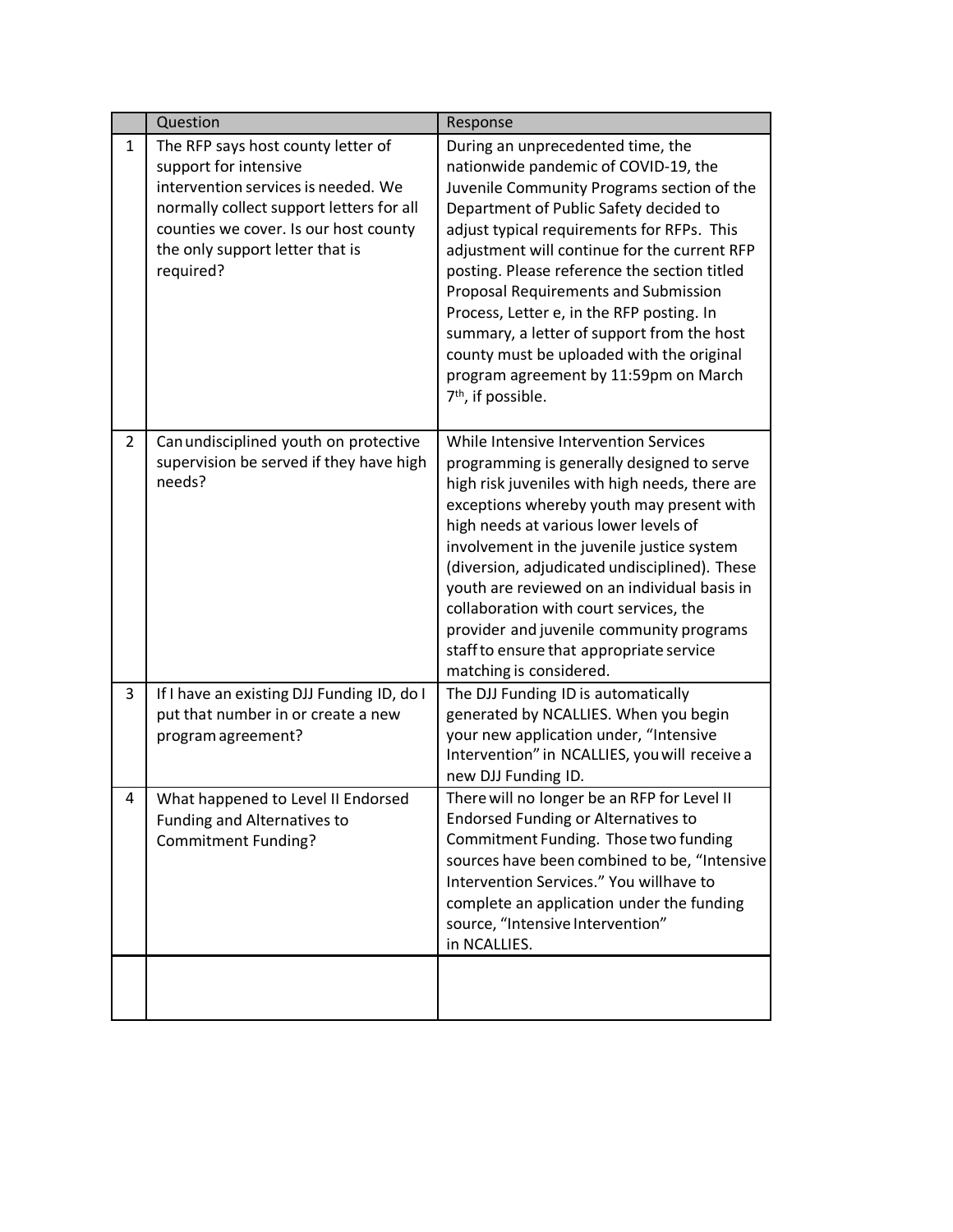| 5 | How do you identify 2 program<br>components in section IA if it only<br>allows you to select 1 program type?                                                                                | In NCALLIES the ability to add another<br>component is on a screen before section IA.<br>In NCALLIES, on the Contact Information<br>Screen, there is an "Add Component" option<br>at the bottom of the page. Click, "Add<br>Component" for each component to add,<br>and go through the process of completing<br>the narratives and questions for each<br>component. |
|---|---------------------------------------------------------------------------------------------------------------------------------------------------------------------------------------------|----------------------------------------------------------------------------------------------------------------------------------------------------------------------------------------------------------------------------------------------------------------------------------------------------------------------------------------------------------------------|
| 6 | Can I apply for JCPC funding and<br>Intensive Intervention Services funding<br>for the same program?                                                                                        | Yes, as long as the proposed programs do<br>not duplicate services by serving the same<br>population, or by providing a service already<br>in the community that meets the need of the<br>population.                                                                                                                                                                |
| 7 | If you want to serve several counties,<br>do you complete one application in the<br>host county and identify the other<br>counties inside your proposal?                                    | You can approach this in one of the following<br>ways:<br>1)<br>Submit one program agreement with<br>an identified host county and the<br>subsequent counties.<br>2) Submit a program agreement for<br>each county you plan to serve<br>A Host County letter is required. All<br>subsequent counties to be served should be<br>made aware of your intent.            |
| 8 | To confirm, for "host" counties this<br>year, if serving across multiple judicial<br>districts, are only identified as the<br>county through which the agreement<br>is being run/monitored? | Yes, the "Host" county is the county you<br>select to complete the Program Application<br>in NCALLIES. It is the county through which<br>the program will be run, including<br>disbursements, accounting, and monitoring.                                                                                                                                            |
| 9 | If Public Housing Authority were to<br>respond to the RFP, what would that<br>programming look like? Would they<br>serve their own residents in the<br>program?                             | All program design is developed by the<br>responding Vendor and then is scored by the<br>State Team to determine the<br>appropriateness of the proposed service.<br>The target population for a proposed<br>program must meet the requirements of<br>RFP.                                                                                                            |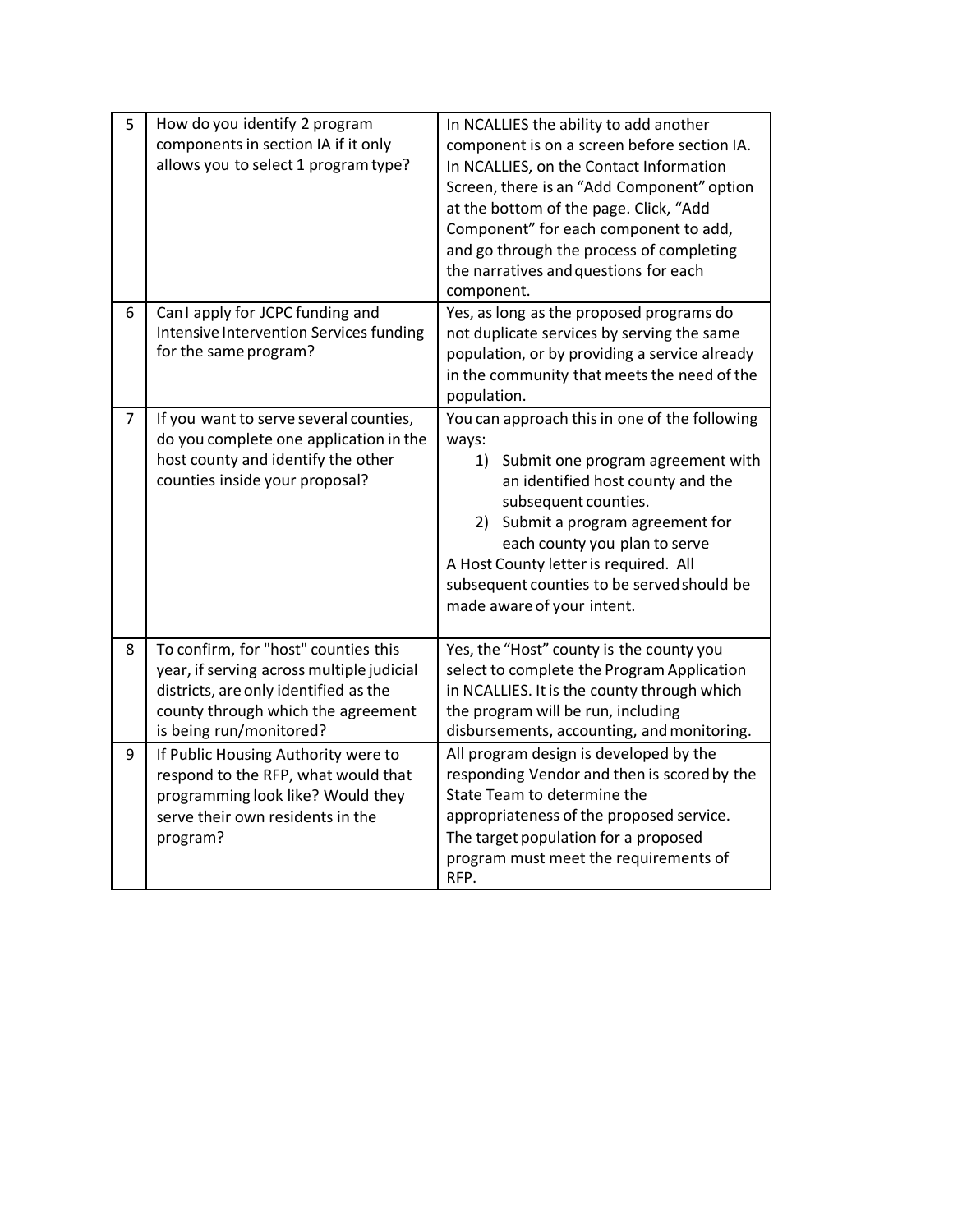| 10 | If Fiscal Year 19-20 is not a true data | FY 19-20 is not a true data year and Vendors    |
|----|-----------------------------------------|-------------------------------------------------|
|    | year, should Vendors use 18-19 for      | should be cautious utilizing this data for      |
|    | projected capacity in responses?        | project capacity and number to be               |
|    |                                         | served. Vendors should use multiple year        |
|    |                                         | trend data to present appropriate numbers       |
|    |                                         | for FY 21-22.                                   |
| 11 | When can I begin requesting my letters  | Once the RFP has been posted, Vendors may       |
|    | of support from the JCPCs?              | begin requesting letters of support.            |
| 12 | If we complete a new application        | All programs will need to create a new          |
|    | under Intensive Intervention Services   | program application under Intensive             |
|    | our program will not have historical    | Intervention Services. This means that          |
|    | data on the Program Agreement, is this  | program data will not carry over into the       |
|    | correct?                                | new agreement.                                  |
|    |                                         | The Section will be able to compile historical  |
|    |                                         | data for programs for review purposes.          |
| 13 | Do responses have to include services   | Vendors are not required to serve a specific    |
|    | for the Raise the Age population?       | age range, as long as it falls within the range |
|    |                                         | listed on the RFP; applications should          |
|    |                                         | identify the age range appropriate for the      |
|    |                                         | service(s) being proposed.                      |
| 14 | I don't see continuation funding        | Intensive Intervention Services (IIS) is        |
|    | mentioned in the RFP Posting for FY     | practicing a biennium funding plan. This        |
|    | 22-23, what does that mean?             | means that for FY 23-24 ALL programs will       |
|    |                                         | need to apply under the IIS RFP Posted in       |
|    |                                         | January 2023.                                   |
|    |                                         |                                                 |
| 15 | Will the NCAR begin to be phased out    | For the foreseeable future, all Community       |
|    | as the YASI becomes more                | Programs JJ funded providers will need to       |
|    | incorporated into Court Services        | complete the full NCAR. The Community           |
|    | requirements?                           | Programs Section will continue to evaluate      |
|    |                                         | this process and update providers of any        |
|    |                                         | change.                                         |
| 16 | Will applications for programs          | Yes, a Vendor can choose to respond for one     |
|    | intending to serve one county be        | county or multiple counties.                    |
|    | considered?                             |                                                 |
| 17 | Does my program need a physical office  | No, a physical office is not required in a      |
|    | in the county I wish to apply for?      | targeted county, but responses should           |
|    |                                         | propose an appropriate location for services    |
|    |                                         | to take place within the county.                |
| 18 | What does the review team need to       | Vendors should include any appropriate          |
|    | see in response to using an Evidence    | supporting links and references that support    |
|    | <b>Based or Research Supported</b>      | the use of an Evidence Based or Research        |
|    | Program? What if my program has         | Supported Program in the response. If           |
|    |                                         | programs have had clinical trials or other      |